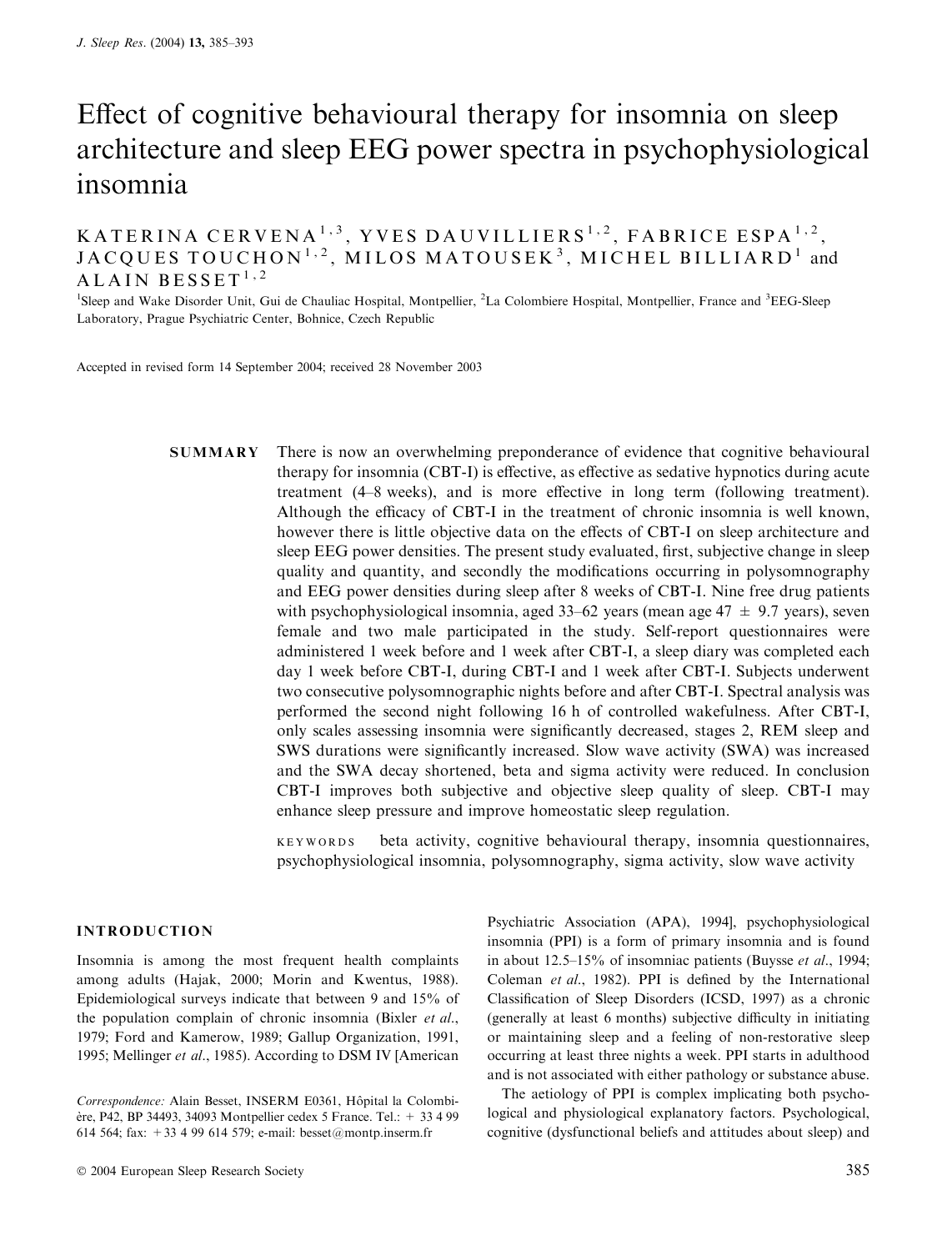behavioural factors (maladaptive sleep habits, excessive time spent in bed, irregular schedule) play pivotal roles in the onset and maintenance of PPI (Espie, 1991; Lichstein and Morin, 2000; Morin et al., 1993; Spielman et al., 1987a). Physiological markers may include an increase in high EEG frequencies, both in the peri-sleep onset period, and during non rapid eye movement (NREM) and rapid eye movement (REM) sleep (Freedman, 1986; Lamarche and Ogilvie, 1997; Merica and Gaillard, 1992; Merica et al., 1998; Nofzinger et al., 1999; Perlis et al., 2001a,b), reduction of slow wave sleep (Gaillard, 1976, 1978) and decreased of power spectra of delta band and theta band in some subjects (Merica et al., 1998; Perlis et al., 2001a). Following total sleep deprivation, percentage three and four sleep stage nearly remains almost unchanged in primary insomniacs whereas it more than doubles in controls (Stepanski et al., 2000). In normal subjects, after partial or total sleep deprivation, a slow wave activity (SWA, EEG spectral density between 0.5 and 4.75 Hz) rebound occurs associated with a spindle density decrease (Dijk *et al.*, 1993), but this phenomenon is less significant or absent in insomniacs (Besset et al., 1998). It may thus be assumed that insomniacs may not have a similar homeostatic response to sleep loss than that seen in normal subjects. This alteration of the homeostatic process leading to insufficient sleep pressure, might be responsible for a chronic inability to initiate and or maintain sleep for a long period.

Primary insomnia may be treated pharmacologically or with cognitive behavioural therapy for insomnia (CBT-I). The primary advantage of medical treatment is that its effects are immediate (Morin et al., 1999). The primary advantage CBT-I is that its effect are substantially more durable. CBT-I has been shown to be as effective as pharmacotherapy (Edinger et al., 2001a; Espie et al., 2001; Morin et al., 1994, 1999; Murtagh and Greenwood, 1995; Smith et al., 2002; Verbeek et al., 1999). Interesting, both therapies produce about the same amount of improvement during acute treatment (Smith et al., 2002). CBT-I refers to a group of treatments that target sleeprelated behaviours and maladaptive sleep related cognitions. It involves the use of one or more of the following techniques: sleep restriction therapy, stimulus control, cognitive techniques, relaxation and sleep hygiene education. It is assumed that CBT-I improves sleep by acting upon factors responsible for both sleep maintenance and sleep fragmentation. Low sleep pressure at bedtime may be responsible for a reduced amount of SWA and decreased sigma activity leading to sleep instability and a lower wakefulness threshold. Most studies of the effects of CBT-I in chronic insomnia have shown significant positive effects, and there is little objective data on polysomnography (PSG) sleep architecture and sleep EEG power densities analysis (PSA) after behaviour therapy. In late life insomnia Lichstein et al. (2001) found no change in SWS percentage after sleep compression in which the sleep reduction is not immediate but rather occurs over a prespecified period of time. One study has indicated a significant reduction of beta activity in the presleep period (Jacobs et al., 1993) and when PSA was performed during sleep an increase in delta

EEG power in late-life insomnia was seen after sleep restriction (Hoch et al., 2001). Some previous studies (Besset et al., 1998; Stepanski et al., 2000) have suggested that an alteration of the sleep homeostatic process might be involved in the pathogenesis of insomnia, raising the question as to whether CBT-I might have during the night, an impact on the time course of SWA, the hall mark of the sleep homeostatic process, and on sigma activity which sets the stage for cortical synchronization (SWA) and protects the sleep by inhibiting sensory inputs (Steriade and Amzica, 1998).

In this study we have thus undertaken an evaluation of both subjective change in sleep quality and quantity, and the modifications occurring in PSG and EEG power densities during sleep after 8 weeks of CBT-I.

## SUBJECTS AND METHODS

The PPI patients were recruited from the sleep disorders outpatient clinic of the Montpellier University Hospital. Inclusion criteria for PPI were as follows:

• Complaint of insufficient and non-restorative sleep.

• Difficulties in sleep initiation ( $>$ 30 min to fall asleep) and or sleep/maintenance [two or more awakenings per night of >15 min duration and or wake time after sleep onset (WASO) of  $>30$  min] and/or early morning awakening (occurring before 5:00 hours).

- Disturbances in day time functioning.
- Frequency of problem >3 nights per week.
- Problem with duration  $>6$  months.
	- Exclusion criteria were as follows:

• A score >13 on the Beck Depression Inventory (BDI, Beck et al., 1961).

• A score  $\geq 50$  on the State-Trait Anxiety Inventory (STAI, Spielberger, 1983).

• An apnea–hypopnea index (AHI) and/or periodic limb movements (PLM) index  $>$  5 and/or restless leg syndrome (RLS) during the first selection PSG night.

• A medical and/or psychiatric disorder.

• Psychotropic drug use over the last month.

The sleep interviews and the medical examination were conducted by physicians board-certified in neurology and sleep medicine (YD, MB), and the psychiatric interview by a psychiatrist (KC). To more precisely characterize insomnia and assess therapy outcome, four additional scales were completed at two times interval (prior to and following CBT-I) and a sleep diary was recorded daily over 1 week. The additional scales were the Insomnia Severity Index (ISI, Morin, 1993), the Dysfunctional Beliefs and Attitudes about Sleep questionnaire (DBAS, Morin, 1993), the Fatigue Severity Scale (FSS, Krupp et al., 1989) and the Epworth Sleepiness Scale (ESS) (Johns, 1991).

Eleven patients complaining of PPI met inclusion criteria and underwent a first (PSG) screening night. Two subjects were excluded because of a pathological AHI (53.7 and 27.7 apnea/hypopnea per hour), none exhibited PLM index >5 and or RLS. Nine subjects aged 33–62 years (mean age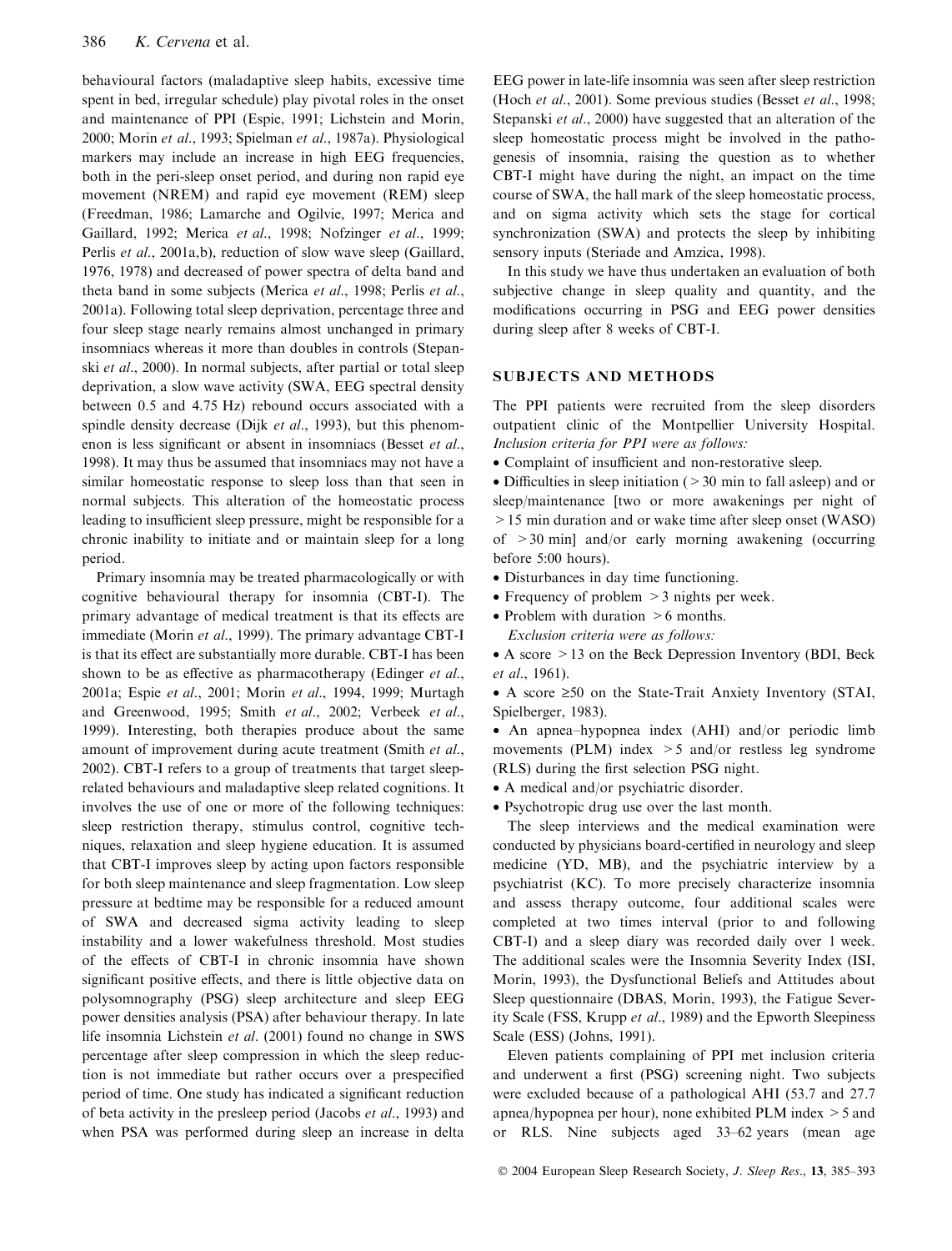Table 1 Demographic and clinical characteristics of the insomniac patients

| Subject        | Age<br>(vears) | Gender | Marital<br>status | <i>Occupation</i> | <i>Insomnia</i><br><i>duration</i> (years) | Type of<br>insomnia | Prior<br>treatment | Stop of treatment<br>before the study |
|----------------|----------------|--------|-------------------|-------------------|--------------------------------------------|---------------------|--------------------|---------------------------------------|
|                | 62             | F      | Divorced          | Retired           | 12                                         | <b>SMI</b>          | BZD/AD             | $> 5$ Years                           |
| 2              | 40             | F      | Married           | Homemaker         | $\overline{c}$                             | SOI/SMI/TI          | <b>BZD</b>         | 1 Month                               |
| 3              | 60             | F      | Widowed           | Retired           | 22                                         | SOI/SMI             | <b>BZD</b>         | 1 Month                               |
| $\overline{4}$ | 42             | F      | Married           | Employed          | 4                                          | <b>SMI</b>          | <b>BZD</b>         | 6 Months                              |
| 5              | 53             | F      | Married           | Homemaker         | 30                                         | SMI/TI              | BZD/AD             | 6 Months                              |
| 6              | 46             | F      | Divorced          | Employed          | 14                                         | SMI/TI              | <b>BZD</b>         | $> 5$ Years                           |
|                | 47             | М      | Married           | Employed          | 15                                         | <b>SMI</b>          | BZD/AD             | $> 5$ Years                           |
| 8              | 33             | F      | Married           | Homemaker         | 8                                          | SMI/TI              | <b>BZD</b>         | 2 Years                               |
| 9              | 40             | М      | Married           | Employed          | 11                                         | SOI/SMI             | <b>BZD</b>         | $> 5$ Years                           |

SMI, sleep maintenance insomnia; SOI, sleep onset insomnia; TI, terminal insomnia; BZD, benzodiazepine; AT, antidepressant.

 $47 \pm 9.7$  years), seven female and two male were enrolled in the study. Three subjects reported sleep maintenance insomnia (SMI), three mixed SMI/terminal insomnia (TI), two mixed sleep onset insomnia (SOI)/SMI, and one mixed SOI/SMI/TI. Demographic and clinical characteristics of the subjects are summarized in Table 1.

## Design of the study

As shown in Fig. 1, the study was divided into three periods: baseline period (BLP) and withdrawal period (WP) separated by the CBT-I period. BLP and WP had identical procedure. They were composed of two consecutive PSG nights: N1 and N2 for BLP and N3 and N4 for WP. N1 and N3 were adaptation and screening nights and N2 and N4 PSG nights with PSA. As the SWA level depends on the duration of prior wakefulness (Dann et al., 1984), PSG nights with PSA (N2 and N4) began 16 h after the morning awakening and ended 8 h later. During these 16 daytime hours (D1 and D2), subjects were continuously clinically observed in order to avoid any sleep during the day. CBT-I was conducted over 8 weeks and began the first day following the base line spectral analysis night and ended the day before the adaptation withdrawal night. All subjects attended 8 weekly 60-min individual therapy sessions. In order to evaluate subjective change after therapy, the self-report questionnaires completed before CBT-I: BDI, STAI, ISI, DBAS, FSS and ESS were re-administrated on the



Figure 1. Design of the study: black rectangles represent polygraphic nights. N1 and N3 are adaptation and screening nights, N3 and N4, PSA nights. White rectangle represent 16 daytime hours of controlled wakefulness. Hatched rectangles represents weeks of cognitive behavioural therapy for Insomnia.

2004 European Sleep Research Society, J. Sleep Res., 13, 385–393

last day of CBT-I and no PSG recording was performed during this period.

#### Polysomnography

The recording montage consisted of a maximum of 13 electrophysiologic derivations for the screening night. The basic montage included two EOG referenced to the single mastoid (LOC/A1 & ROC/A1), two EEG referenced to both mastoids  $(C3/A2 \& C4/A1)$ , a bipolar mentalis EMG and an EKG. In addition, two channels of anterior tibialis EMG, one channel of nasal air flow (nasal pressure canula), one channel of oral air flow (thermocouple), two channels for thoraco and abdominal respiratory movements (piezo-electric) and a channel for SaO2 acquisition were acquired in order to reveal the presence of sleep disorders (sleep apneas, and/or PLMs and/or RLS). EOGs and EEGs were high pass filtered at 0.5 Hz and low pass filtered at 70 Hz, EMGs were high pass filtered at 5 Hz and low pass filtered at 120 Hz, nasal canula was acquired in DC mode and respiratory movements were high pass filtered at 0.15 Hz and low pass filtered at 15 Hz. Low pass filters were 67 tap FIR filters with a 5% transition band designed using a Hamming window.

During PSA nights the montage was reduced to six channels (two EOGs, two EEGs, one EMG and one EKG). All electrophysiologic signals were acquired using Embla A10 (Flaga-Medcare Somnologica 3® software, Flaga hf medical devices, Reykjavik, Iceland).

## Sleep scoring

The PSG recordings were blindly scored in 30-s epochs according to standardized criteria of Rechtshaffen and Kales (1968) by one of us (KC) specifically trained in PSG scoring.

Sleep onset was defined as the occurrence of three consecutive epochs of stage 1, or 1 epoch of stages 2, 3, 4 or REM. Total sleep time (TST) was the sum of NREM and REM sleep in minutes from 'light off' to 'light on', micro-arousal reactions were computed visually according to the criteria of the American Sleep Disorders Association (ASDA, 1992). They were scored separately by two of us (KC and FE). When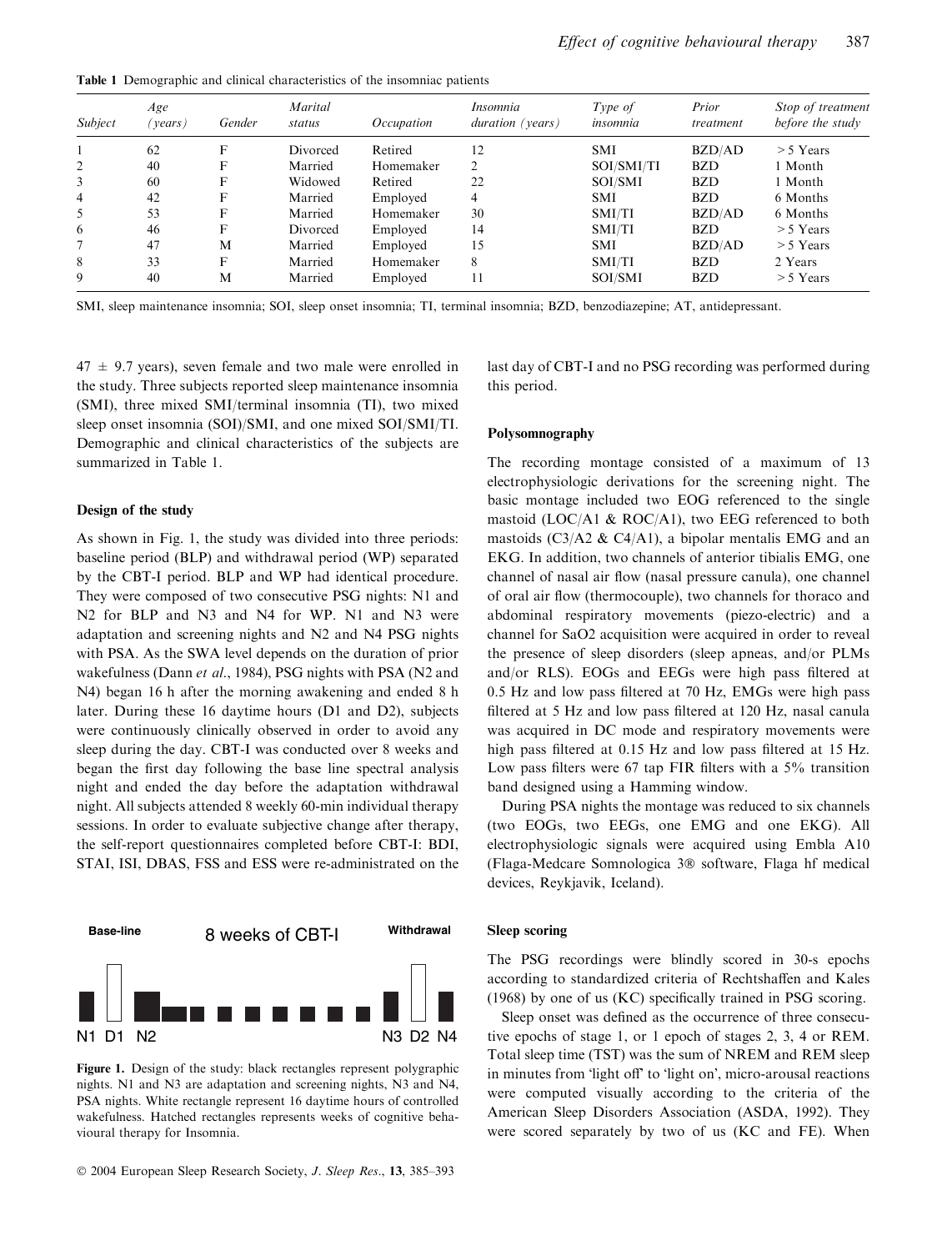differences occurred the final decision was made after discussion. Thus sleep continuity variables were as follow:

• Sleep latency (SL): amount of time elapsed in minutes from 'lights off' to sleep onset.

• Sleep efficiency (SE): ratio of TST to time elapsed in minutes from 'lights on' to 'light off'.

• Wake time after sleep onset (WASO): was the sum of wake time in minutes from sleep onset to the last REM or non REM sleep episode.

• Index of awakenings, defined as the ratio of number of awakenings  $>30$  s to TST.

• Micro arousal reactions were computed visually according to the criteria of the ASDA (1992). The ratio of number of microarousals to TST defined the micro arousal index  $(\mu A I)$ .

#### Power spectral analysis

The EEGs were digitized on-line at a sampling rate of 200 Hz with 16 bits resolution for the AD conversion (Embla A10, Flaga-Medcare, Somnologica 3® software). Quantitative EEG analyses were performed by PRANA® software (Phitools, Grenoble, France). EEG power spectra were computed for 4-s epochs using the fast fourier transform (FFT) algorithm with a Hamming window overlapping every 2 s. Power spectra were then divided into five frequency bands: SWA (0.5–4.75 Hz), theta  $(4.75-8 \text{ Hz})$ , alpha  $(8-12 \text{ Hz})$ , sigma  $(12-16 \text{ Hz})$ , and beta (16–30 Hz) and averaged over 30-s epochs.

Each epoch was consecutively screened in order to identify epochs with artefacts. Thus epochs which along with waking epochs were excluded from the analysis. In order to enhance ability to resolve average differences as they factor out intersubjects differences, absolute power values of the five EEG bands were log transformed and relative power (band power over/total power across bands) to give the per cent of brain activity within a given band was calculated. Data were analysed by sleep cycles and TST separately for NREM sleep and REM sleep.

#### Time course of SWA

The SWA power density in sleep cycles was averaged per cycle. Cycles were defined according to the criteria of Feinberg and Floyd (1979) by the succession of a NREM sleep episode of at least 15-min duration and a REM sleep episode of at least 5-min duration. No minimum REM sleep duration was required for the first and last cycle. For each subject, the SWA cycle value was expressed as the percentage of the total sleep average. SWA values were then plotted against time at cycle midpoint (CMP). CMP was defined as the time elapsed from sleep onset until the middle of the cycle. An exponential decay function with a horizontal asymptote was fitted to the data by a non-linear regression procedure. The fitted function was  $SWA_t = SWA_0 \times e^{-t/\tau} + SWA_{\infty}$ , where  $SWA_0$  represents the intercept, the ordinate SWA<sub>0</sub> is 0; t is the time of CMP;  $\tau$  is the time constant of the exponential function, and  $SWA_{\infty}$ represents the horizontal asymptote if t approaches  $\infty$ .

#### Cognitive behavioural therapy

Therapeutic programme involved, structured, multifaceted intervention with educational, behavioural and cognitive components (Morin, 1993). Eight 60-min individual weekly sessions were given to each subject. At the end of each session patients completed once daily a sleep diary and were also asked to make notes according to a procedural manual for home-based practice.

Session 1: provided general information about the nature, function and regulation of sleep, sleep needs, the effects of ageing and the differentiation of normal and pathological sleep changes. The stimulus control instructions (Bootzin et al., 1991) given to the patients were as follows:

(1) Establish a standard wake-up time.

(2) Avoid sleep incompatible behaviours in the bed/bedroom. (3) Get out of bed and go to another room when unable to fall asleep within 15–20 min and repeat this step as often as necessary, either when trying to fall asleep or returning to sleep.

(4) Eliminate daytime napping.

Additionally, each subject received an initial time in bed prescription equal to their average sleep times (from baseline sleep diaries) plus 30 min (i.e. normal SL and brief awakenings). The allotted time in bed was never  $\leq 5$  h per night.

Session 2: comprised information about sleep hygiene principles (the effects of diet, exercise, caffeine, alcohol and environmental factors) and adjusting time in bed (Spielman et al., 1987b) according to the sleep diary data from the previous week. Allowable time in bed was increased by 15– 20 min when subject's SE (ratio of TST to time in bed) exceeded 85%, decreased by the same amount when SE was lower than 80%, and kept stable when SE fell between 80 and  $85%$ .

Session 3: entailed reviewing instructions and adjusting time in bed.

Sessions 4 through 7: adjustment of time spent in bed and cognitive therapy aimed at altering dysfunctional beliefs and attitudes about sleep (e.g. beliefs about the immediate and long-term negative consequences of insomnia, unrealistic sleep expectations, beliefs about the need for control over insomnia).

Cognitive therapy sessions followed a three step process:

(1) Identification of patient-specific maladaptive sleep cognitions.

(2) Confrontation and challenging of those cognitions.

(3) Implementation of methods for replacing maladaptive sleep cognitions with more rationale substitutes using cognitive restructuring procedures, e.g. reappraisal, reattribution, decatastrophizing.

Session 8: was devoted to reviewing all therapy instructions and providing information on prevention of insomnia relapse.

Participants received a procedural manual for home-based practice. It should be noted that no relaxation training was performed.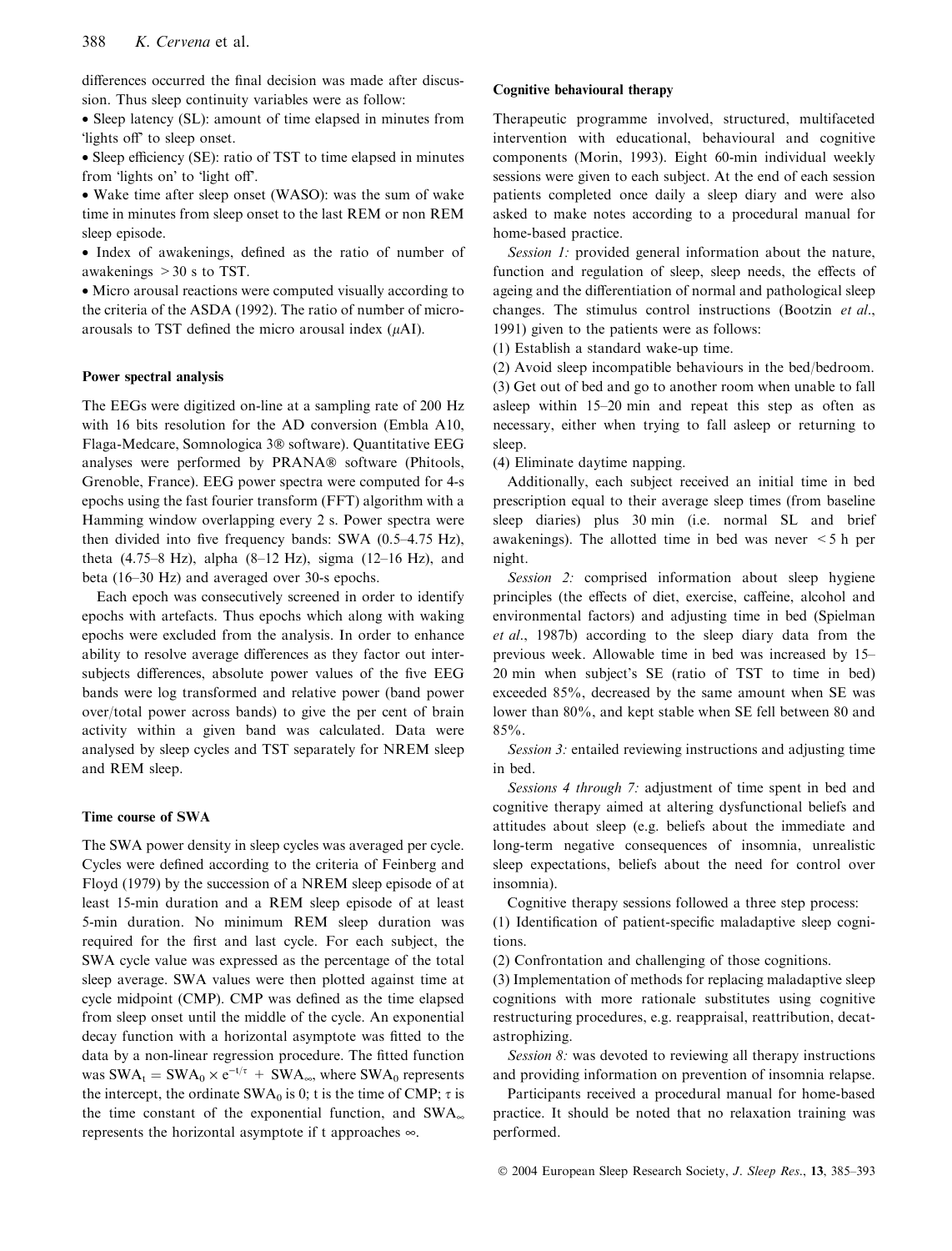#### Statistical analysis

Non-parametric anova (Wilcoxon) for paired samples, twoway anova for repeated measures with factors night and cycles and non-linear regression were performed using SAS/STAT software 8.2. (SAS institute, Inc, Cary, NC, USA) Bonferronni correction for multiple comparisons were indicated in term of corrected P-value in the tables and Cohen's effect size (Cohen, 1988) was calculated.

## RESULTS

#### Subjective measures

#### Sleep diaries

As shown in Table 2, subjective sleep onset latency (SOL) and WASO were significantly decreased and TST and SE significantly increased in the last week of CBT after CBT-I as compared with the pretreatment period. The effect sizes were in the very large range of Cohen's standard for WASO and TST and SE and in the large range for SL.

#### Subjective scales

As shown in Table 3, only scales assessing insomnia (ISI and DBAS) were significantly decreased after CBT-I. Scores on the other scales appraising fatigue, sleepiness, anxiety and depression were not modified. The effect sizes were in the very large range of Cohen's standard.

## Polygraphic data

Table 4 summarizes the sleep continuity and sleep architecture variables derived from visual scoring before and after CBT-I. TST and SE were significantly increased and WASO, the index of awakenings decreased in post-treatment night in comparison with pretreatment night. The effect sizes were in the large range of Cohen's standard for TST, WASO, and SE and in the medium range for the awakenings index.

Sleep architecture changes were characterized by increases in stage 2, SWS and REM sleep durations and a decrease in stage

Table 2 Sleep diary data and Wilcoxon test comparisons in insomniac subjects before and after cognitive behavioural therapy for insomnia (CBT-I)

| <b>Sleep</b><br>parameters  |                | Before CBT-I After CBT-I Z                 | P | ES      |
|-----------------------------|----------------|--------------------------------------------|---|---------|
| Total sleep<br>time (min)   |                | 281,22 (40.53) 402.66 (37.96) -2.666 0.008 |   | 2.95    |
| Sleep<br>latency (min)      | 41.63 (40.39)  | $15.11(13.51) -2.5210.012 -0.84$           |   |         |
| WASO (min)                  | 125.68 (23.14) | $38.01(15.84) -2.666 0.008$                |   | $-4.21$ |
| Sleep<br>efficiency $(\% )$ | 63.14 (10.88)  | $88.28(6.40)$ -2.666 0.008                 |   | 2.82    |

Values in parenthesis represent SD.

WASO, wake time after sleep onset; ES, effect size.

Table 3 Self-report questionnaires and inventories and Wilcoxon test comparisons in insomniac subjects before and after cognitive behavioural therapy for insomnia (CBT-I)

| Scales/inventory | Before CBT-I After CBT-I Z |              |          | P        | ES   |
|------------------|----------------------------|--------------|----------|----------|------|
| ISI              | 16.4 (4.47)                | 6.3(3.64)    | $-3.44$  | 0.0003   | 2.36 |
| <b>DBAS</b>      | 4.3(0.62)                  | 2.3(0.81)    | $-3.37$  | 0.0004   | 2.63 |
| <b>FSS</b>       | 7.5(3.36)                  | 4.7(4.24)    | $-2.04$  | $0.041*$ | 0.70 |
| <b>ESS</b>       | 7.9(6.09)                  | 9.3(4.69)    | $-1.10$  | 0.27     | 0.25 |
| STAI-S           | 35.2(7.18)                 | 29.4 (11.69) | $-1.5$   | 0.161    | 0.57 |
| STAI-T           | 37.1 (9.66)                | 34.8 (11.34) | $-0.985$ | 0.325    | 0.21 |
| <b>BDI</b>       | 3.6(3.9)                   | 2.8(3.5)     | $-0.946$ | 0.344    | 0.21 |

Values in parenthesis represent SD.

ISI, insomnia severity index scale; DBAS, dysfunctional beliefs and attitude about sleep questionnaire; FSS, fatigue severity scale; ESS, Epworth sleepiness scale; STAI-S, state-trait anxiety inventory (state); STAI-T, state-trait anxiety inventory (trait); BDI, Beck depression inventory; ES, effect size.

\*Corrected *P*-value:  $0.05/7 = 0.007$ .

Table 4 Polysomnographic data and Wilcoxon test comparisons in insomniac subjects before and after cognitive behavioural therapy for insomnia (CBT-I)

| Sleep parameters                   | Before CBT-I After CBT-I |                                             | Z             | $\boldsymbol{P}$ | ES      |
|------------------------------------|--------------------------|---------------------------------------------|---------------|------------------|---------|
| Sleep continuity                   |                          |                                             |               |                  |         |
| Sleep latency<br>(min)             | 28.17 (13.94)            | 6.39(4.08)                                  | $-2.67$ 0.008 |                  | $-2.02$ |
| WASO (min)                         | 113.17 (26.17)           | $49.00(39.60) -2.670.008$                   |               |                  | $-1.82$ |
| Awakenings<br>index                | 8.98 (4.90)              | 6.89(4.71)                                  | $-2.67$       | 0.008            | $-0.46$ |
| $\mu$ Arousals<br>index            | 14.29 (7.78)             | 13.05(6.36)                                 | $-0.77$ 0.441 |                  | $-0.17$ |
| Sleep efficiency<br>(%)            | 67.41 (7.82)             | $86.52(8.61)$ -2.67 0.008                   |               |                  | $-2.21$ |
| Sleep architecture                 |                          |                                             |               |                  |         |
| Total sleep<br>time (min)          |                          | $323.67$ (37.32) 415.39 (41.35) -2.67 0.008 |               |                  | $-2.22$ |
| Stage 1 (min)                      | 37.50 (15.96)            | 39.50 (12.68)                               | $-0.77$ 0.441 |                  | $-0.13$ |
| Stage $1 \frac{(\%)}{(\%)}$        | 11.67(4.92)              | 9.59(3.15)                                  | $-1.95$ 0.051 |                  | 0.48    |
| Stage 2 (min)                      | 168.39 (33.35)           | $206.06(46.60) -2.670.008$                  |               |                  | $-0.89$ |
| Stage $2 \left(\frac{0}{0}\right)$ | 52.37 (11.26)            | 49.36 (8.99)                                |               | $-2.67$ 0.008    | 0.28    |
| Slow wave<br>sleep (min)           | 62.56(33.30)             | $86.50(23.77) -2.550.01$                    |               |                  | $-0.79$ |
| Slow wave<br>sleep $(\% )$         | 19.09(9.21)              | 21.21 (7.13)                                | $-1.24$ 0.214 |                  | $-0.24$ |
| REM sleep<br>(min)                 | 55.22 (20.33)            | $83.33(23.63) -2.24(0.025*-1.21)$           |               |                  |         |
| REM sleep<br>$(\%)$                | 16.87(5.11)              | 19.85 (4.97)                                |               | $-1.60$ 0.110    | $-0.56$ |

Values in parenthesis represent SD.

ES, effect size. \*Corrected *P*-value:  $0.05/5 = 0.01$ .

2 percentage after CBT-I in comparison with the period before CBT-I. The effect sizes were in the very large range of Cohen's standard for stage 2 and SWS durations and in the medium range for REM sleep duration and stage 2 percentage.

#### Time course of SWA

In Fig. 2, values of SWA  $\%$  were plotted against the cycle midpoints on pooled data for each group (before and after the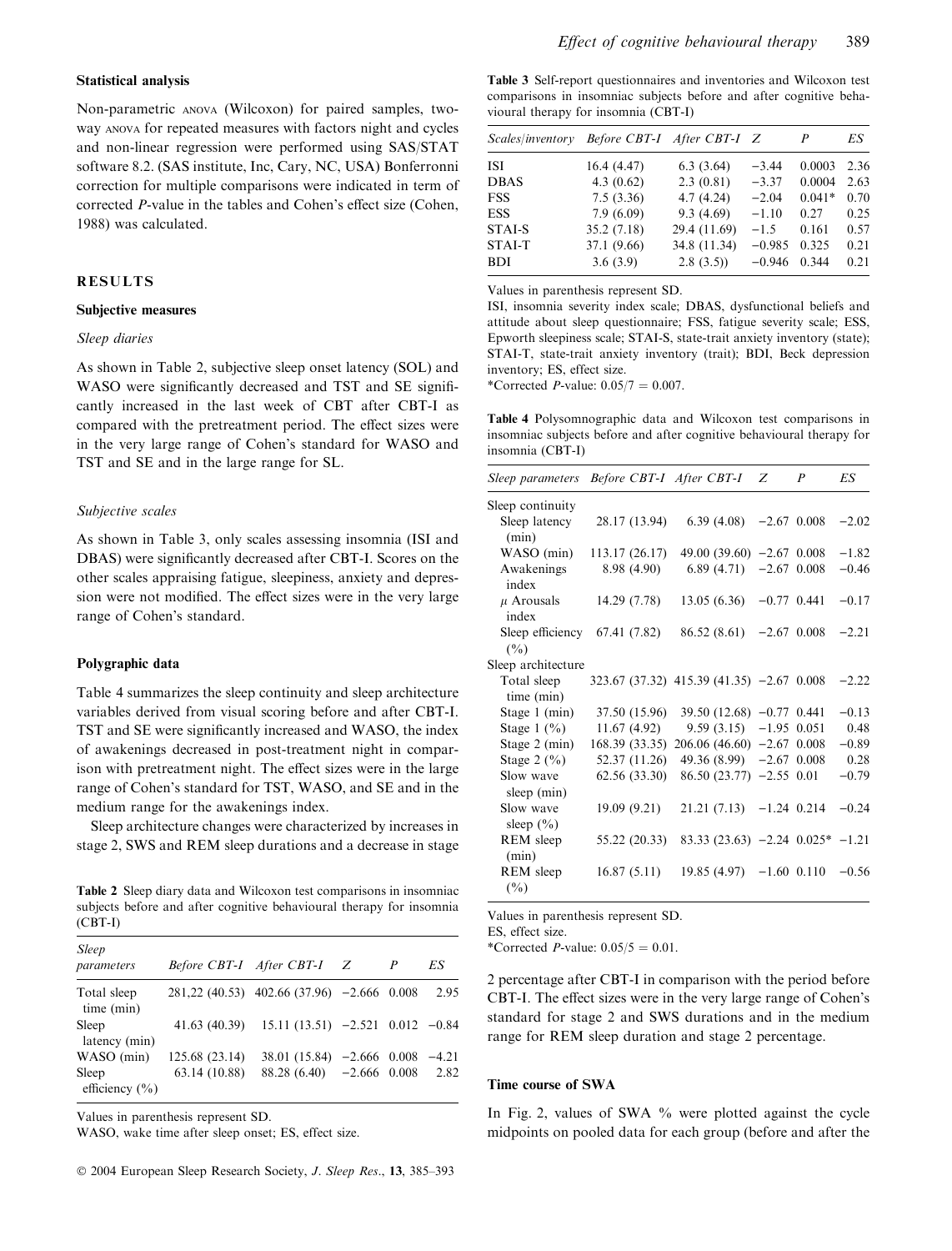

Figure 2. Time course of slow wave activity (SWA) in non-REM and REM sleep per non-REM–REM cycle of insomniacs subjects before cognitive behavioural therapy (CBT) (grey triangles, grey line) and after CBT (black circles, black line). Values of SWA are plotted versus time ad cycle midpoints. 100% represents mean SWA during the night.

CBT-I). In both conditions SWA  $\%$  declined exponentially from the onset to the end of sleep. An exponential decay function with a horizontal asymptote was fitted to the data, and the regression equation yielded significant correlation coefficients ( $P \leq 0.01$ ) in both conditions. The estimates of the parameters are summarized in Table 5. Values of  $r^2$  were significant in both conditions but smaller after than before CBT-I. The SWA $_0$  % value was significantly increased after CBT-I as compared with the period before CBT-I. The  $\tau$  value (the time constant of the function) was significantly shorter before than after CBT-I. No significant changes were found in  $SWA_{\infty}$  values after CBT-I.

## EEG frequency bands

Log transformed absolute values and relative power spectra of EEG bands were analysed separately in NREM sleep and REM sleep. As shown in Table 6, in NREM sleep SWA was significantly increased both in absolute and relative power after CBT-I in comparison with the period before CBT-I. Theta and alpha bands were significantly increased in absolute power but significantly decreased in relative power after CBT-I in comparison with the period before CBT-I. Sigma and beta

Table 5 Summary of the non-linear regression analysis on the time course of mean SWA in NREM and REM sleep over successive sleep cycles and Wilcoxon test comparisons of insomniacs subjects before and after cognitive behavioural therapy for insomnia (CBT-I)

|                                 | <b>Before CBT-I</b>   | After CBT-I           |         | P     |
|---------------------------------|-----------------------|-----------------------|---------|-------|
| $SWA_0$                         | 160.17 (18.01)        | 189.82 (21.34)        | $-2.67$ | 0.008 |
| $\tau$ (min)                    | 163.46 (26.19)        | 123.15 (27.38)        | $-2.67$ | 0.008 |
| $SWA_{\infty}$ $(\% )$<br>$r^2$ | 40.78 (06.03)<br>0.86 | 33.56 (08.38)<br>0.74 | $-1.60$ | 0.59  |

Values in parentheses represent SD.

SWA<sub>0</sub>, intercept with the ordinate; t, the time of cycle midpoint;  $\tau$ , the time constant of the exponential function;  $SWA_{\infty}$ , horizontal asymptote if t approaches  $\infty$ .

Table 6 The PSA measures of EEG frequency bands in NREM sleep and REM sleep and Wilcoxon test comparisons in insomniac subjects before and after cognitive behavioural therapy for insomnia (CBT-I)

| Frequency          |               |              |         |                  |         |
|--------------------|---------------|--------------|---------|------------------|---------|
| bands              | Before CBT-I  | After CBT-I  | Ζ       | $\boldsymbol{P}$ | ES      |
| <b>NREM</b>        |               |              |         |                  |         |
| $SWA^{\dagger}$    | 2.82(0.25)    | 2.92(0.21)   | $-3.75$ | 0.0001           | $-0.41$ |
| $SWA^{\ddagger}$   | 71.90 (8.42)  | 76.96 (6.89) | $-3.88$ | 0.0001           | $-0.66$ |
| $Theta^{\dagger}$  | 2.09(0.19)    | 2.12(0.16)   | $-2.24$ | $0.02*$          | $-0.16$ |
| Theta $\ddagger$   | 13.56 (2.87)  | 11.34 (2.81) | $-3.88$ | 0.0001           | 0.86    |
| Alpha <sup>†</sup> | 1.81(0.17)    | 1.85(0.17)   | $-2.80$ | 0.005            | $-0.22$ |
| Alpha $\ddagger$   | 7.58(2.90)    | 6.58(3.19)   | $-2.69$ | 0.007            | 0.33    |
| $Sigma^{\dagger}$  | 1.62(0.25)    | 1.62(0.23)   | $-0.97$ | 0.33             | 0.00    |
| $Sigma^{\ddagger}$ | 5.47(3.65)    | 3.88(2.11)   | $-3.07$ | 0.002            | 0.53    |
| $Beta^{\dagger}$   | 1.06(0.18)    | 1.13(0.26)   | $-0.90$ | 0.37             | $-0.30$ |
| $Beta^{\ddagger}$  | 1.50 (0.96)   | 1.23(0.72)   | $-2.26$ | $0.02*$          | $-0.32$ |
| <b>REM</b>         |               |              |         |                  |         |
| $SWA^{\dagger}$    | 2.32(0.26)    | 2.37(0.17)   | $-1.85$ | 0.064            | $-0.22$ |
| $SWA^{\ddagger}$   | 57.03 (11.28) | 58.66 (9.02) | $-1.04$ | 0.29             | $-0.16$ |
| $Theta^{\dagger}$  | 1.89 (0.26)   | 1.93(0.18)   | $-2.09$ | 0.037            | $-0.17$ |
| Theta $\ddagger$   | 21.36 (4.59)  | 21.46 (2.47) | $-0.36$ | 0.787            | $-0.03$ |
| Alpha <sup>†</sup> | 1.59 (0.26)1  | 1.59(0.23)   | $-1.33$ | 0.184            | 0.00    |
| Alpha $\ddagger$   | 11.41 (5.98)  | 10.39 (3.92) | $-1.24$ | 0.214            | 0.20    |
| $Sigma^{\dagger}$  | 1.21(0.27)    | 1.21(0.23)   | $-1.35$ | 0.18             | 0.00    |
| $Sigma^{\ddagger}$ | 5.47 (3.73)   | 4.62(2.51)   | $-1.57$ | 0.12             | 0.27    |
| Beta <sup>†</sup>  | 1.13(0.27)    | 1.22(0.29)   | $-2.15$ | $0.03*$          | $-0.31$ |
| $Beta^T$           | 4.72(3.85)    | 4.84(2.60)   | $-0.38$ | 0.72             | $-0.04$ |

Values in parentheses represent SD.

Power =  $(\mu V^2/Hz)$ .

ES, effect size.

\*Corrected *P*-values  $= 0.05/5 = 0.01$ .

Log value transformed of absolute power.

Relative power ([power per bandwidth]/[total power]).

bands were not modified in absolute power but significantly decreased in relative power after CBT-I in comparison with the period before CBT-I. The effect sizes were in the large range for the relative powers of SWA and theta, in the medium range for the absolute power of SWA and the relative powers of alpha and sigma, and in the small range for the absolute powers of theta and alpha of the Cohen's standard. In REM sleep, only beta band was significantly increased in absolute power after CBT-I in comparison with the period before CBT-I. The effect size was in the medium range of Cohen's standard.

In order to appreciate the time course of power spectra bands across sleep cycles a two-way anova for repeated measures with factors night and cycles was performed. SWA was higher in cycles 1 and 2 in comparison with cycles 3 and 4 irrespective of night (Factor night:  $F = 10.97$ ,  $P = 0.002$ ; Factor cycles:  $F = 6.46$ ,  $P = 0.002$ ; interaction night  $\times$  cycles:  $F = 0.99$ ,  $P = 0.410$ ). No significant differences between sleep cycles were observed in other EEG bands.

## DISCUSSION

#### Subjective data

Our study confirms the efficacy of CBT-I in PPI with improvement of both subjective and objective sleep quality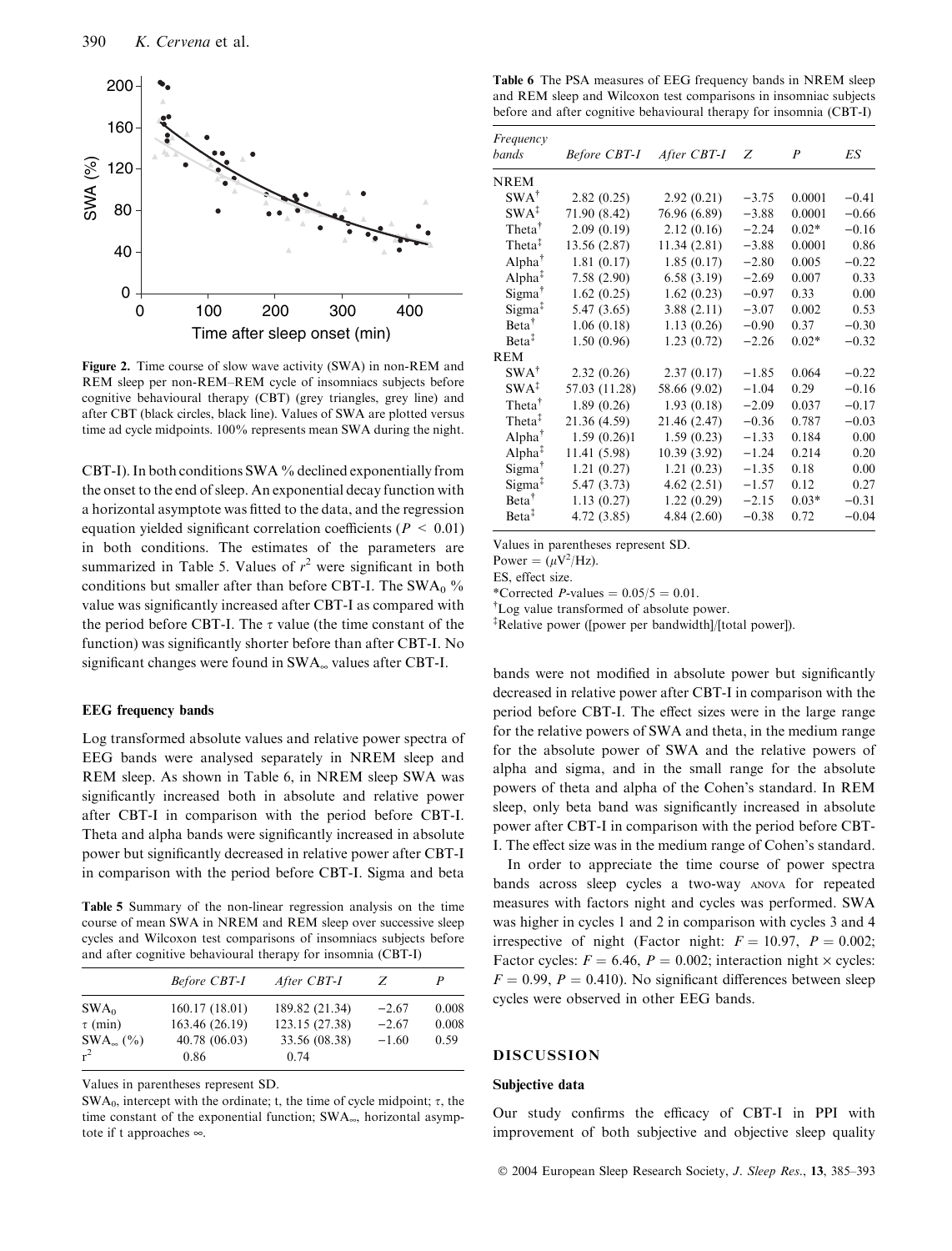after 8-weeks of treatment. Subjective improvement was confirmed by the significant post-treatment self-report score on the ISI and DBAS scales (61 and 44% respectively). The ISI scale was found to be a robust measure of treatment outcome as changes over time were found to converge with both objective and subjective measures (PSG, sleep diary) consistent with results obtained by previous studies (Bastien et al., 2001a; Edinger et al., 2001b; Morin et al., 2002). DBAS score changes indicated that dysfunctional beliefs and attitude endorsed by PPI patients are improved with CBT-I. These lower DBAS score were associated with significant improvement of ISI scores and sleep diary data. It is impossible to determine if the changes observed by the patients in sleep continuity may influence their attitude and beliefs about sleep or if cognitive therapy can produce per se more adaptative beliefs and attitudes about sleep. Further studies will be needed to determine the precise contribution of each component of the behaviour and cognitive therapy programme in the improvement of the ISI and DBAS scales.

#### Objective data

Objective improvement of sleep was confirmed by PSG. In accordance with previous studies (Edinger et al., 2001a; Espie et al., 2001; Morin et al., 1999; Verbeek et al., 1999), CBT-I produced the largest effect on sleep fragmentation parameters. SL and WASO were respectively significantly decreased by 57 and 77% and the awakenings index by 23%. This significant sleep fragmentation decrease was responsible for the 28 and 29% increase of SE and TST. With regard to sleep architecture SWS and stage 2 durations were enhanced; but because of the TST increase, SWS percentage was not modified. Nonsignificant increases in SWS and REM sleep percentages may cumulatively have a significant effect in reducing the proportion of stage 2 sleep. The significant increase of REM sleep duration suggests the possibility that CBT-I has an overall normalizing effect on sleep. However the low level of statistical significance require to consider this result carefully.

#### Power spectra analysis

## Beta activity

Several studies (Freedman, 1986; Jacobs et al., 1993; Lamarche and Ogilvie, 1997; Merica et al., 1998; Merica and Gaillard, 1992; Nofzinger et al., 1999; Perlis et al., 2001a,b) have found that high EEG frequencies (beta and gamma) are elevated during sleep onset and during polysomnographic sleep in patients with insomnia suggesting that central nervous system (CNS) 'hyperarousal' may be characteristic of primary insomnia. In the absence of a control group we cannot estimate if beta activity increased in our subjects in comparison with good sleepers. A reduction of beta activity in presleep period has been shown in primary SOI after behaviour therapy (Jacobs et al., 1993). We have not studied beta activity before sleep onset but we observed a reduction of beta activity during

NREM sleep after CBT-I. This result suggests that CBT-I acts upon the CNS hyperarousal during sleep in insomnia. However the low level of statistical significance (which does not reach significance with corrected P-value) require to consider this result with caution. Several reasons can be put forward to explain this ambiguous data. (1) we have not analysed gamma frequency and have limited the beta analysis to the beta 1 range (17–30 Hz). This restriction, by decreasing the high frequencies power spectra may have weakened the relationship between cognitive process involved in PPI and beta/gamma activity. (2) It has been shown (Nofzinger et al., 1999; Perlis  $et$  al., 1997, 2001a) that increased beta activity is associated with sleep state misperception and it is possible that the degree of misperception remained unchanged after CBT-I, despite objective and subjective improvement in sleep continuity. Further studies are needed to explore this hypothesis. (3) Beta activity may be a trait characteristic not presented by all PPI patients. (4) Beta activity represents 'somatic arousal' (e.g. muscle activity) which is reduced by relaxation therapy which unlike the study of Jacobs et al. (1993) has not been used in our study. (5) It is possible that beta activity is not enhanced in PPI and reflects some other activities such as an increase of muscle tone (Bastien and Bonnet, 2001) generally associated with micro-arousals which are not decreased after CBT-I in our study.

## Slow wave activity

The SWA was increased both in absolute and relative power indicating that CBT-I is able to reinforce the cortical synchronization. Furthermore the dynamic of SWA throughout the night was also modified:  $SWA<sub>0</sub>$  was enhanced and the decay of the exponential function was faster. Very similar changes were observed after 1-night of partial sleep deprivation in SMI patients (Besset et al., 1998). These findings support the hypothesis that sleep pressure, which is supposed to be deficient in PPI patients, could be reinforced by CBT-I and enhance ability to maintain sleep for an extended period.

#### Sigma activity

Sigma activity is significantly decreased after CBT-I. This seems be due to the increase of SWA after CBT-I. Indeed there is an inverse relationship between SWA and spindles. This relationship is enhanced when sleep pressure is high and diminished when sleep pressure is low (Aeschbach et al., 1994, 1996; Werth et al., 1996). This result reinforces the hypothesis that CBT-I can intensify sleep pressure in insomniacs. However, sigma activity measured by means of spectral analysis based on FFT, cannot distinguish between background activity and organized sleep spindles and we do not know the real part of spindle activity in sigma band. A large part of this band may in fact belong to beta band that could reinforce the hypothesis of a positive action of CBT-I on CNS hyperarousal. It is possible that a hourly index of isolated spindles would constitute a better estimate of spindle activity.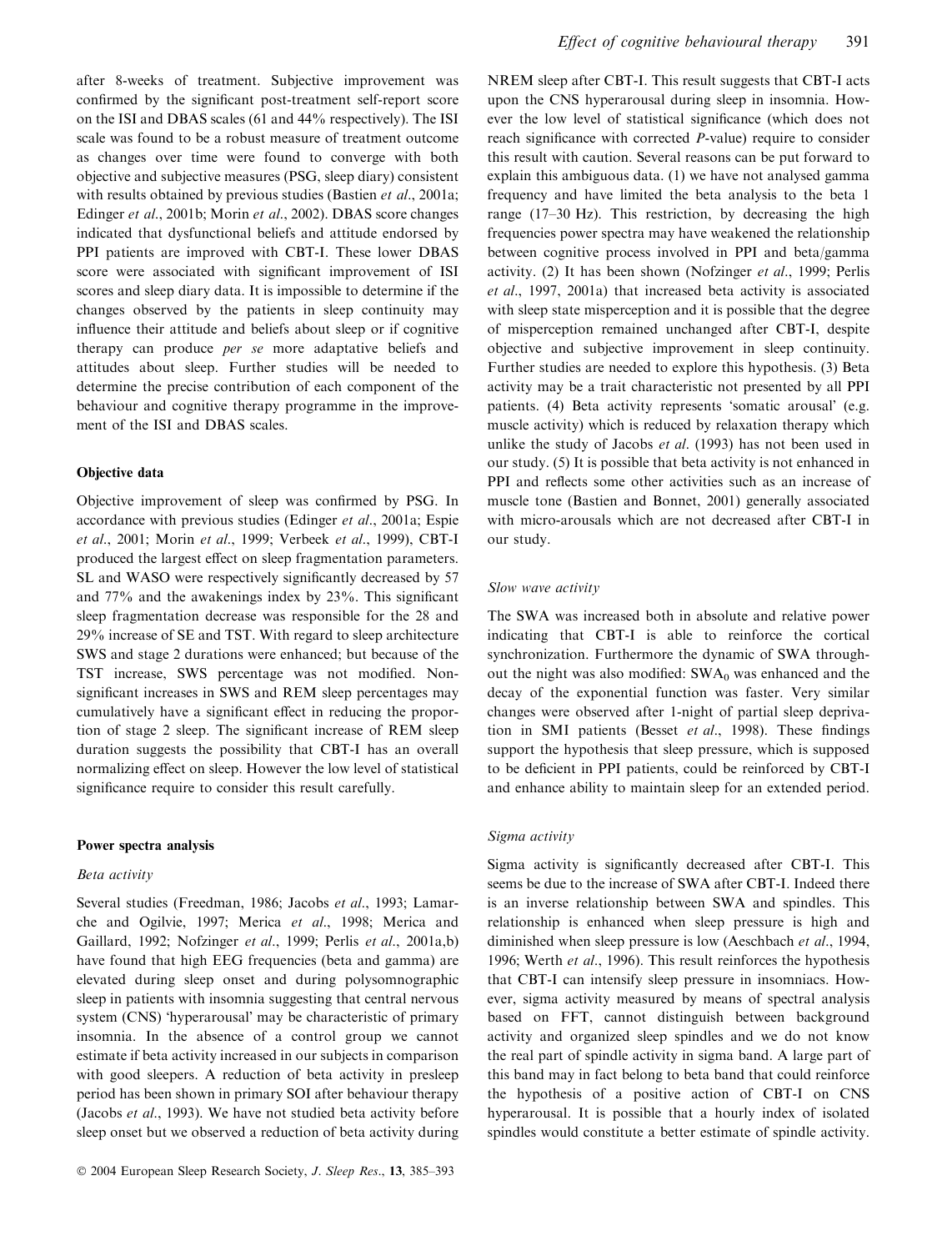#### Sleep restriction

It may be concluded from this study, that the observed improvement in sleep architecture is a consequence at least in part of time in bed restriction and stimulus control, which both lead to long-term sleep deprivation in PPI subjects. At the beginning of CBT-I the mean time in bed was 5.5 h per night rising to 7.25 h per night after CBT-I (sleep diary). These data are consistent with polysomnographic findings (TST) and confirm our success in maintaining stable sleep pressure during therapy.

This hypothesis is also consistent with previous studies suggesting that time in bed restriction and stimulus control are the two most efficacious components of CBT-I (Morin et al., 131994). Nevertheless, we are aware of the over-simplified nature of this validation, because in practice the patient's motivation and compliance to therapy are largely because of the other components of CBT-I (educational and cognitive) and it is arguable that use of single time in bed restriction and stimulus control will give rise to a large improvement in macro- and microstructure of sleep in PPI, like the structured multifaceted CBT-I.

## Control group

The main limit of our study is the lack of an insomniac control group as it might be hypothesized that sleep improvement is dependant on reasons other than CBT-I. Several observations argue against this hypothesis. First, a positive outcome is observed in all patients, second it is unlikely that such significant modifications in sleep architecture and SWA activity could occur spontaneously after only 8 weeks, and third, if it can be assumed that the care offered to the patients has a therapeutic effect *per se* by decreasing anxiety and reducing stress components then we would expect changes on the anxiety, fatigue and depression scales as well as the scales assessing insomnia.

A larger follow up of PPI patients is required to estimate the length of duration of sleep improvement after therapy, and further investigations and interviews are also needed to determine whether level of SE will increase alone or will need additional sessions of therapy to reach normal levels.

## **CONCLUSION**

The CBT-I improves both subjective and objective sleep quality of sleep. CBT-I may have a favourable effect on CNS hyperarousal by decreasing high EEG frequencies and enhance sleep pressure and improve homeostatic sleep regulation by increasing SWA.

## ACKNOWLEDGEMENTS

This work was supported by Ministry of health of Czech republic: Grant IGA NF 75 86-3 and University Hospital of Montpellier.

## **REFERENCES**

- Aeschbach, D., Dijk, D. J., Trachsel, L., Brunner, D. P. and Borbély, A. A. Dynamics of slow wave activity and spindle frequency activity in the human sleep EEG: effect of midazolam and zopiclone. Neuropsychopharmacology, 1994, 11: 237–244.
- Aeschbach, D., Cajochen, C., Landolt, H. P. and Borbély, A. A. Homeostatic sleep regulation in habitual short sleepers and long sleepers. Am. J. Physiol., 1996, 270: R41–R53.
- American Psychiatric Association. Diagnostic and Statistical Manual of Mental Disorders (DSM-IV), 4th edn. The American Psychiatric Association, Washington DC, 1994.
- American Sleep Disorders Association. The Atlas Task Force; EEG arousals: scoring rules and examples. Sleep, 1992, 15: 174–184.
- Bastien, C. H., Vallières, A. and Morin, C. M. Validation of the Insomnia Severity Index as an outcome measure for insomnia research. Sleep medicine, 2001a, 2: 297–307.
- Bastien, C. H. and Bonnet, M. H. Do increases in beta EEG activity uniquely reflect insomnia? A commentary on "Beta EEG activity and insomnia'' (M. L. Perlis et al.). Sleep Medicine Reviews, 2001b, 5: 377–379.
- Beck, A. T., Ward, C. H., Mendelson, M., Mock, J. and Erbaugh, J. An inventory for measuring depression. Arch. Gen. Psychiatry, 1961, 4: 561–571.
- Besset, A., Villemin, E., Tafti, M. and Billiard, M. Homeostatic process and sleep spindles in patients with sleep-maintenance insomnia: effect of partial (21 h) sleep deprivation. Electroencepahalograph. Clin. Neurophysiol., 1998, 107: 122–132.
- Bixler, E. O., Kales, A., Soldatos, C. R., Kales, J. D. and Healey, S. Prevalence of sleep disorders in the Los Angeles metropolitan area. Am. J. Psychiatry, 1979, 136: 1257–1262.
- Bootzin, R. R., Epstein, D. and Wood, J. M. Stimulus control instructions. In: P. Hauri (Ed.) Case Studies in Insomnia. Plenum Press, New York, 1991: 19–28.
- Buysse, D. J., Reynolds, C. F., Kupfer, D. J., Thorpy, M. J., Bixler, E., Manfredi, R., Kales, A., Vgontzas, A., Stepanski, E., Roth, T., Hauri, P. and Mesiano, D. Clinical diagnoses in 216 Insomnia patients using the International Classification of Sleep Disorders (ICSD), DSM-IV and ICD-10 categories: a report from the APA/ NIMH DSM-IV field trial. Sleep, 1994, 17: 630–637.
- Cohen, J. Statistical Power Analysis for the Behavioral Sciences, 2nd edn. Lawrence Earlbaum Associates, Hillsdale, NJ, 1988.
- Coleman, R. M., Roffwarg, H. P., Kennedy, S. J., Guilleminault, C., Cinque, J., Cohn, M. A., Karacan, I., Kupfer, D. J., Lemmi, H., Miles, L. E., Orr, W. C., Phillips, E. R., Roth, T., Sassin, J. F., Schmidt, H. S., Weitzman, E. D. and Dement, W. C. Sleep–wake disorders based on a polysomnographic diagnosis. JAMA, 1982, 247: 997–1003.
- Dann, S., Beersma, D. G. M. and Borbély, A. A. The timing of human sleep: recovery process gated by a circadian pacemaker. Am. J. Physiol., 1984, 246: R161–R178.
- Dijk, D. J., Hayes, B. and Czeisler, C. A. Dynamics of electroencephalographic sleep spindles and slow wave activity in men: effect of sleep deprivation. Brain res., 1993, 626: 190–199.
- Edinger, J. D., Wohlgemuth, W. K., Radtke, R. A., Marsh, G. R. and Quillian, R. E. Cognitive Behavioral Therapy for treatment of chronic primary insomnia. A randomized controlled trial. JAMA, 2001a, 285: 1856–1864.
- Edinger, J. D., Wohlgemuth, W. K., Radtke, R. A., Marsh, G. R. and Quillian, R. E. Does Cognitive-Behavioral Insomnia Therapy alter dysfunctional beliefs about sleep? Sleep, 2001b, 24: 591– 599.
- Espie, C. A. The Psychological Treatment of Insomnia. Wiley, Chichester, England, 1991.
- Espie, C. A., Inglis, S. J., Tessier, S. and Harvey, L. The clinical effectiveness of cognitive behaviour therapy for chronic insomnia: